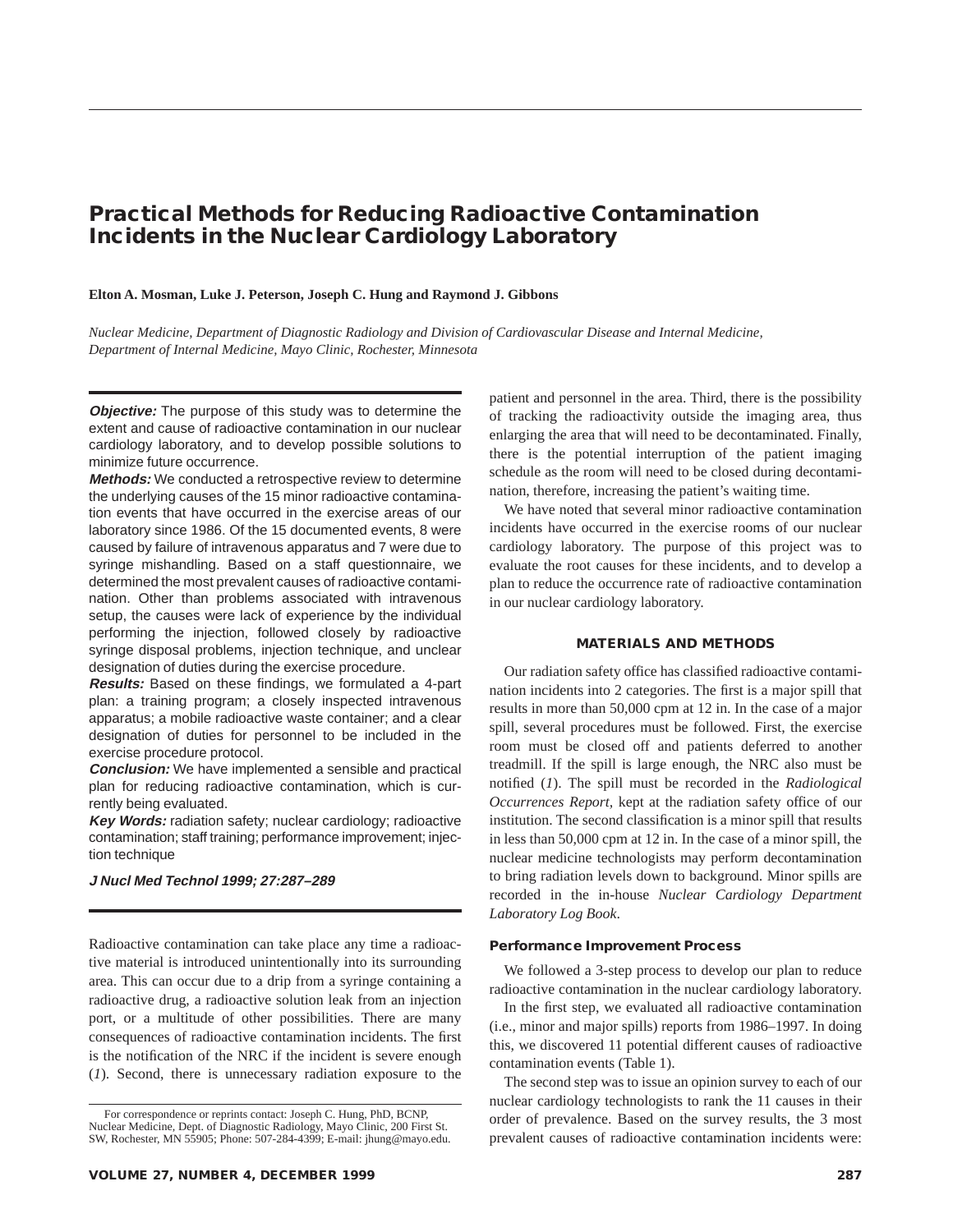# **TABLE 1 Causes of Radioactive Contamination Incidents**

| Inexperience by the individual performing the injection<br>Faulty equipment (e.g., syringe, stopcock, intravenous tubing) |
|---------------------------------------------------------------------------------------------------------------------------|
| Unsafe disposal technique postinjection                                                                                   |
| Improper intravenous assembly                                                                                             |
| Patient movement during injection                                                                                         |
| Lack of radiation safety training                                                                                         |
| Difficulty in accessing intravenous injection port due to its location                                                    |
| Patient interference                                                                                                      |
| Unsafe injection technique                                                                                                |
| Unclear responsibilities in addition to injection (i.e., EKG and BP<br>monitoring, patient observation, recording data)   |

(a) the inexperience of the person who administers the radiopharmaceutical; (b) failure of the intravenous apparatus; and (c) improper disposal technique.

As step 3, we developed a plan with possible solutions to help eliminate radioactive contamination in the nuclear cardiology laboratory.

## **Nuclear Cardiology Exercise Protocol**

To become familiar with how radioactive contamination can occur, we will examine a common exercise protocol. It begins with the ECG lead placement on and intravenous placement in the patient. The patient is exercised on the treadmill to 80% of his maximum heart rate. Radioactive contamination becomes a concern with the introduction of the radiopharmaceutical during its injection at peak exercise. The final step is the disposal of the radioactive syringe. The injection and disposal steps are further complicated by the fact that the individual who makes the injection needs to be watching the patient for signs of fatigue, as well as watching the ECG monitor for any arrhythmias.

### **RESULTS AND DISCUSSION**

#### **Survey Outcomes**

*Inexperience of the Individual Making the Injection.* As part of their basic training in our nuclear cardiology laboratory, cardiovascular fellows rotate through the laboratory every 8 wk. Each fellow is unfamiliar initially with the equipment used in our laboratory. Our plan outlines 2 solutions. The first is the use of a fluorescent dye in place of the radiopharmaceutical to train the fellows in proper injection technique (Fig. 1). By using the fluorescent dye, the fellows can practice injecting the ''radiopharmaceutical'' into the intravenous tubing, and then check for any contamination by looking at their gloves under ultraviolet light (Fig. 1). This method allows the fellows to test their proficiency without the use, and the inherent danger, of a radioactive material. The second solution to the problem of inexperience is to educate personnel as to how the needleless cannula (B-D Interlink Syringe Cannula; Becton Dickinson and Co., Franklin Lakes, NJ) fits into the intravenous injection port. This is important because the needleless cannula is more difficult to insert into the intravenous port than is a standard metal needle.

*Failure of the Intravenous Apparatus.* This can occur in several ways, including the loosening of the tube connections or crimping of the tubing in the patient's arm. Our plan outlines 2 solutions. The first is to reconfirm the patency of the intravenous setup before injecting the radiopharmaceutical. This simply means that the connections should be tightened, and the physiological saline should be running freely into the patient. The second solution is to clearly designate the duties of the personnel in the exercise room to maximize the efficiency of teamwork (Table 2). This is especially important in the nuclear



**FIGURE 1.** The recommended training sequence for teaching an individual the proper injection technique with a fluorescent dye. (A) Insertion of shielded syringe containing the fluorescent dye, which has replaced the radioactive material injected into the intravenous tubing. (B) Fluorescent dye is injected into the intravenous tubing. (C) The gloves of the individual are shown to be contaminated with the fluorescent dye under ultraviolet light.